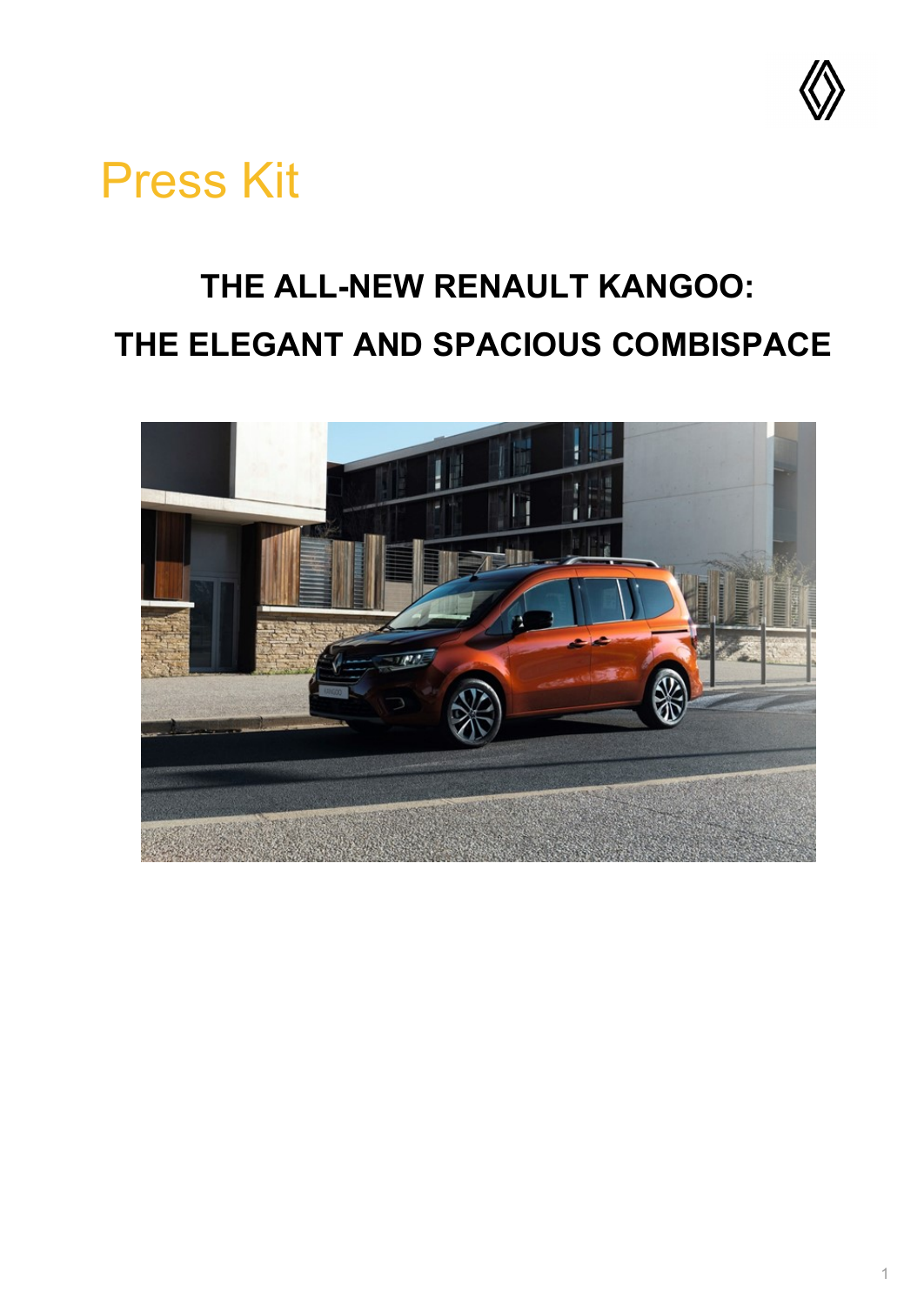

## **CONTENTS**

| MODULAIRE, PRACTICAL, AND MULTI-PURPOSE: THE ALL-NEW KANGOO CAN DO ANYTHING!  6 |  |
|---------------------------------------------------------------------------------|--|
|                                                                                 |  |
|                                                                                 |  |
|                                                                                 |  |
|                                                                                 |  |
|                                                                                 |  |
|                                                                                 |  |
|                                                                                 |  |
|                                                                                 |  |
|                                                                                 |  |
|                                                                                 |  |
|                                                                                 |  |
|                                                                                 |  |
|                                                                                 |  |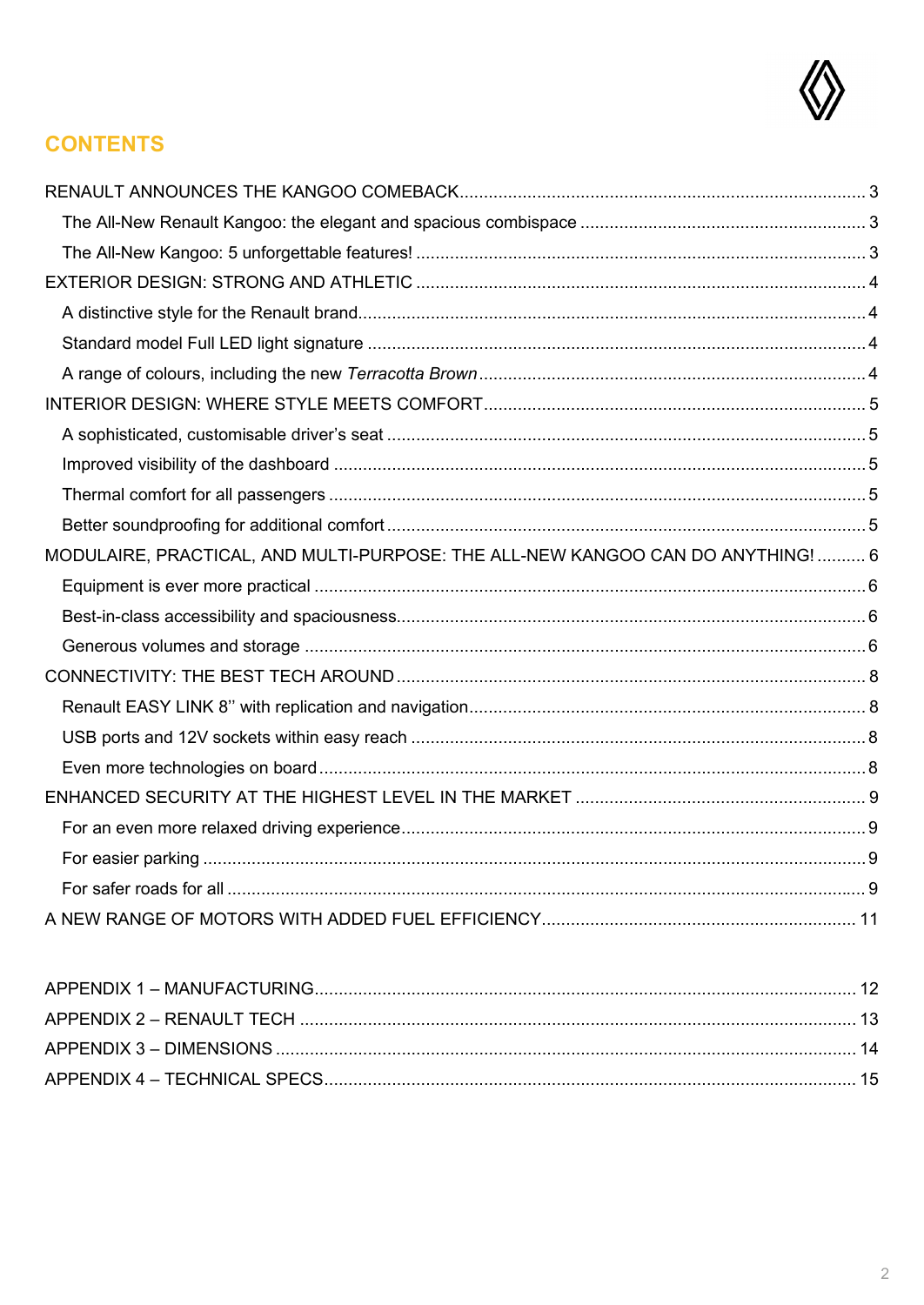

### <span id="page-2-0"></span>**RENAULT ANNOUNCES THE KANGOO COMEBACK**

*A true icon ever since its release in 1997, Kangoo won over the hearts of its customers with its spacious, modular design with plenty of storage options. The All-New Kangoo, it is Kangoo and more! It has improved on all the original features that made the first model such a success. This latest generation is the Kangoo comeback! The combispace maintains its ingenious flat floor and innovative roof bars that are unlike anything on the market and the latest in safety features on the base-line model.*

### <span id="page-2-1"></span>**The All-New Renault Kangoo: the elegant and spacious combispace**

With five regular seats, the All-New Kangoo is the perfect vehicle for active families and large groups in need of something modular so they never run out of room. With a new exterior design, more comfort and equipment, it offers a perceived quality worthy of a high-end private car as well as new driving aids.

### **Manufactured at the Renault factory in Maubeuge, France, the All-New Kangoo will be sold throughout Europe and internationally as early as June 2021.**

*"Renault heralds the comeback of Kangoo with an excitingly athletic exterior that will win over new customers from the mini-van market, to once again be in the European Top 3. The All-New Kangoo moves upmarket, taking a step away from utility vans and closer to the standards of cars. Thanks to its high-end design, families will be proud to jump behind the wheel of their New Kangoo!"*

**Jean-Louis Wiedemann, Commercial Director Small Vans/Combispaces, Groupe Renault.**

### **The All-New Kangoo: 5 unforgettable features!**

- <span id="page-2-2"></span>The best rear-passenger legroom in its category, with three full-sized places
- More than 49 litres of easily accessible storage compartments, including the Easy Life drawer
- A generous boot of 775 litres, in the top 3 of its category, expandable to 3,500 litres with its large flat floor
- Equipped with innovative roof bars, which can be handled without tools, so you never run out of space or can carry everything
- Fourteen new standard driver-assistance systems for added security.

#### **Did you know?**

Renault Kangoo is also much sought after by professional customers for its modular design and five full-sized seats. Shop owners, local governments, public-sector agencies and associations all appreciate Kangoo for its low running costs, ease of use and its choice of glass rear doors or glass tailgate.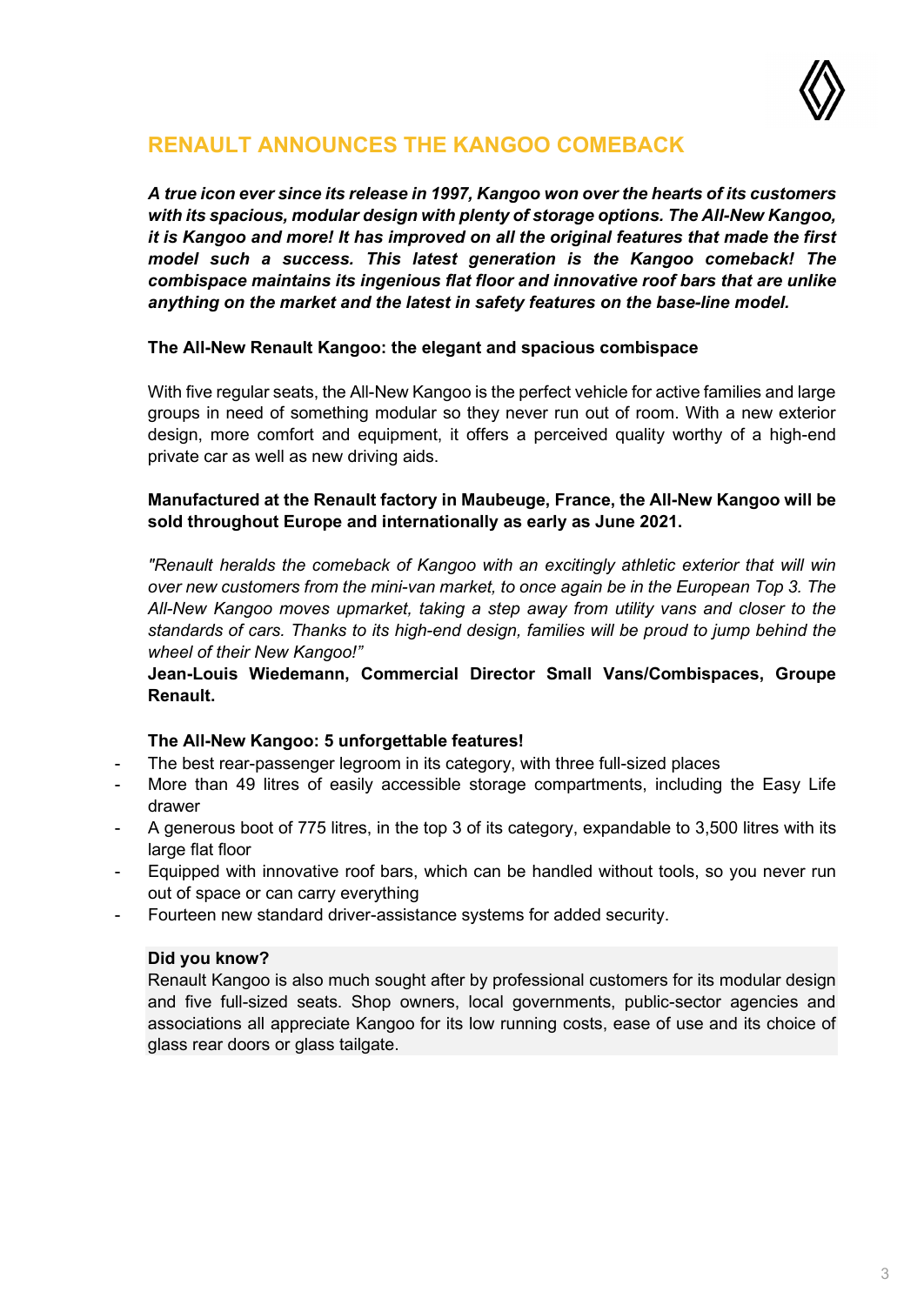

### <span id="page-3-0"></span>**EXTERIOR DESIGN: STRONG AND ATHLETIC**

*The All-New Kangoo boasts a whole new look: horizontal ribbed bonnet, vertical front end, and pronounced shoulder. The upscaled aesthetics of the elegant finish incorporate Full LED technology in both front and back.*

### <span id="page-3-1"></span>**A distinctive style for the Renault brand**

The front end proudly embraces the visual stylings of the Renault brand with the handlebarlike C-Shape signature lights with chrome highlights and shiny black inserts. The rear also includes the same C-Shape lights. The wide tracks provide added stability and sturdiness.

### **As elegant as a passenger car**

The pronounced shoulders break away from traditional models often seen in the combispace category. These sculptures break the cubic format of van derivatives and bring it closer to the world of the private car.

The All-New Kangoo is more refined thanks to its fully integrated side windows and shiny black inserts that bring the whole look together and highlight the 'bay-window' effect. The feeling of elegance in the All-New Kangoo is also found in the small details and chrome inserts: parts such as the bumper, door handles, and sliding door protection pieces all in body-colour continuity, the shiny black rear-view mirror guards, and the 17" aluminium diamond Vereste wheels.

### <span id="page-3-2"></span>**Standard model Full LED light signature**

The All-New Kangoo front and rear lights come fitted with LED technology as an entry-level finish. Full LED lights increase the visibility to 130m in depth and 37m in width. The foglights, also fitted with LED, improve visibility in hazardous driving conditions (fog, rain, …) and feature the 'Bend Lighting' feature to light up the inside of a curve for added safety or facilitate evening manoeuvres.

#### <span id="page-3-3"></span>**A range of colours, including the new** *Terracotta Brown*

With a choice of eight body colours, the All-New Kangoo can be tailored to suit all stylistic preferences. *Terracotta Brown* appears at launch (in metallic). The All-New Kangoo will be also come in five other metallic colours: *Highland Grey*, *Metallic Black*, *Carmin Red*, *Cassiopee Grey*, and – in a few months' time – *Sodalite Blue*. It will also come in two solid colours: *Urban Grey* and *Mineral White*.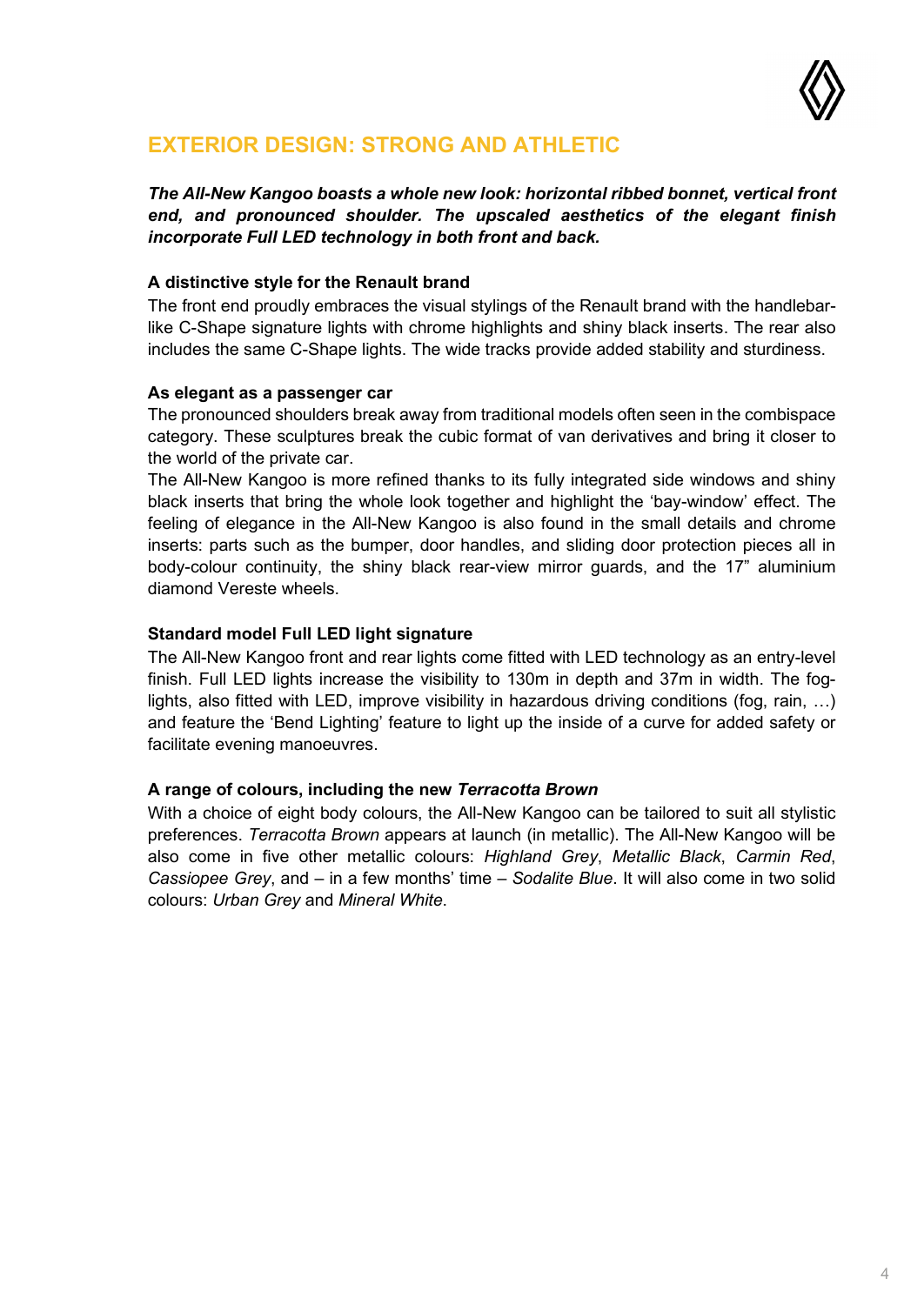

### <span id="page-4-0"></span>**INTERIOR DESIGN: WHERE STYLE MEETS COMFORT**

*Just as with the exterior, the interior design has undergone considerable change with the dashboard now in dark, brushed wood, a comfortable cockpit and an ergonomic driver's seat. The All-New Kangoo more sophisticated than ever with its superior materials and well-crafted finishing touches.*

### <span id="page-4-1"></span>**A sophisticated, customisable driver's seat**

The interior is transformed and enhanced with a new dashboard, with featuring a dark brushed wood animation and chrome inserts in different places (climate-control toggles, air vents, gear-stick collar, …). The upholstery of the seats reflected in the fabric medallions in the door panels highlights the level of sophistication felt within the All-New Kangoo. The height-adjustable steering wheel is now also depth-adjustable. The driver's seat also has lumbar adjustment for added comfort on long trips.

#### <span id="page-4-2"></span>**Improved visibility of the dashboard**

The All-New Kangoo comes with a choice of dashboard: the first is fitted with a 4.2" digital colour screen, the second boasts a 7" digital colour screen and will be available in late 2021. The second of the two can be customised to display primary information pertaining to speed and RMP counters. The display format can be altered according to the pre-selected mode – Normal or Eco.

### <span id="page-4-3"></span>**Thermal comfort for all passengers**

In the front, climate control is taken up a notch thanks to heated seats with two different settings, that can be added as an option.

The All-New Kangoo also includes automatic climate control with dual zone features for individual temperature settings for the driver and passenger. Thermal comfort in the rear seats has been improved with the integration of two adjustable air vents in the back of the centre console for air conditioning and nozzles placed at passenger foot level for heating.

#### <span id="page-4-4"></span>**Better soundproofing for additional comfort**

The All-New Kangoo has improved soundproofing for a more comfortable on-board experience: improved dashboard and door insulation, thicker windows (+11%), engine housing, etc. The acoustic performance has also been enhanced thanks to the addition of six speakers located throughout the vehicle.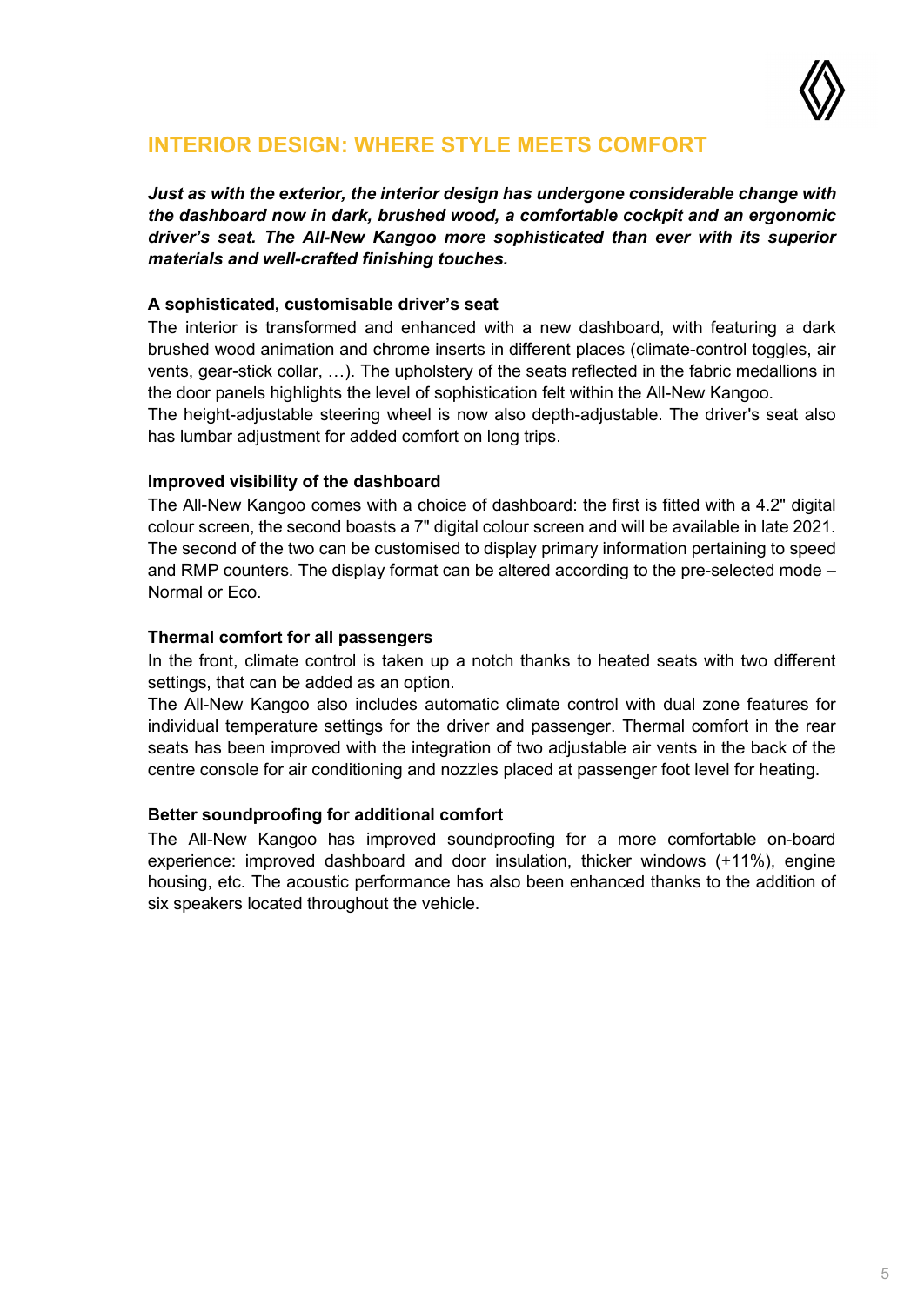

### <span id="page-5-0"></span>**MODULAIRE, PRACTICAL, AND MULTI-PURPOSE: THE ALL-NEW KANGOO CAN DO ANYTHING!**

*The All-New Kangoo has unbeatable features like the 2/3–1/2 fold-down rear bench seats and a front passenger seat that can be effortlessly packed away for a completely flat floor space. It comes with 15% more space, placing it in the TOP-3 for combispace models. The innovative roof bars give the All-New Kangoo additional storage that is as stylish as it is practical and unlike any of its competitors.*

### <span id="page-5-1"></span>**Equipment is ever more practical**

The All-New Kangoo is perfectly self-sufficient. Its innovative roof bars can be positioned either longwise or lengthwise; no tools or elbow grease required, just unhook the latch and away you go! Designed to be noise-free, they can carry up to 80kg. The perfect piece of equipment for those last-minute trips with the whole family.

The All-New Kangoo is even easier to use with its rear electric windows and rubber lined cockpit that will resist all sorts of wear and tear (an optional feature). A family vehicle, this is a combispace that comes fitted with Isofix attachment points on the left and right rear passenger seats, as well as the front passenger seat.

**N.B.**: With the All-New Kangoo, you can always keep an eye on your children, even while driving, thanks to the rear seat surveillance mirror.

#### <span id="page-5-2"></span>**Best-in-class accessibility and spaciousness**

The All-New Kangoo boasts unequalled front access with doors that open 90°. Access to the back seats is also a breeze thanks to the 615mm-wide side sliding doors. The back seats are also the roomiest on the market with three full-sized seats for adults (or child car seat):

- Shoulder room: 1.48 m
- Leg room: 20 cm
- Headroom: 1.04 m

The All-New Kangoo carries over the original rear bench and front passenger seats that can all be folded flat for a total of 2.7 m of useable floor space.

#### <span id="page-5-3"></span>**Generous volumes and storage**

The All-New Kangoo has a boot volume of 775 litres in a five-seat configuration to 3,500 litres with the seat folded down and the front passenger seat folded away. Its rear shelf can be placed along the backrest of row 2 for easy loading up to the roof, and a luggage restraint net can secure the load for the occupants.

The load length is 1.03 m behind the seat, 1.88 m with the seat folded and 2.70 m with the front passenger seat folded.

The All-New Kangoo offers 49 litres of practical and easily accessible storage compartments in the front:

- Above head storage with two integrated turning handles (19.4L)
- Upper dashboard (5 L)
- Door trays  $(2 \times 2.7 \text{ L})$
- Centre console (2.7 L)
- Driver-side compartment (1.5 L)
- Open compartment under the hand brake (1 L)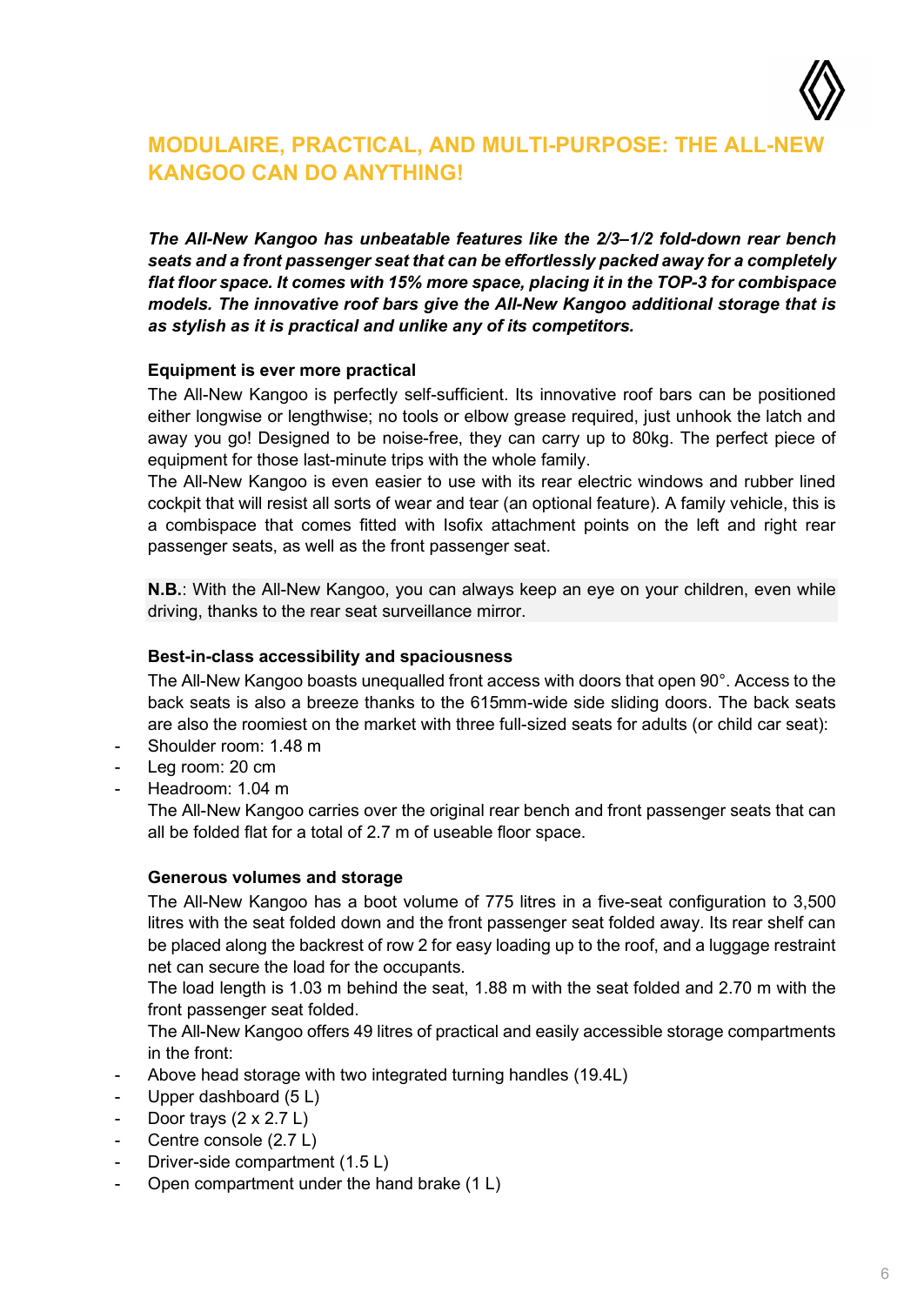

- Small driver-side compartment (0.5 L)
- Cup holders  $(2 \times 0.75 \text{ L})$
- Smartphone holder (0.2 L) In the back:
- Rear-door compartments  $(2 \times 0.6 L)$
- Backrest pockets (2 x 2 L).

**N.B.**: A smart and practical feature, the brand-new Renault Easy Life drawer has replaced the usual 7L glove box. It slides open giving a clear view of all its contents, making it easily reachable for all – even the driver. The glove box is also available in a closed version with cover.

### **Did you know?**

Kangoo is the leader in the Reduced Mobility Transport market. It can accommodate up to four passengers and one wheelchair user. The All-New Kangoo goes further! The 90° opening of the front doors makes it easy to transfer from a wheelchair to one of the front seats. The adaptation, carried out by Renault Tech, has been completely redesigned, by integrating the ramp, which is now concealed under the vehicle, thus improving acoustics and comfort for wheelchair users, and making it easier for the attendant to handle.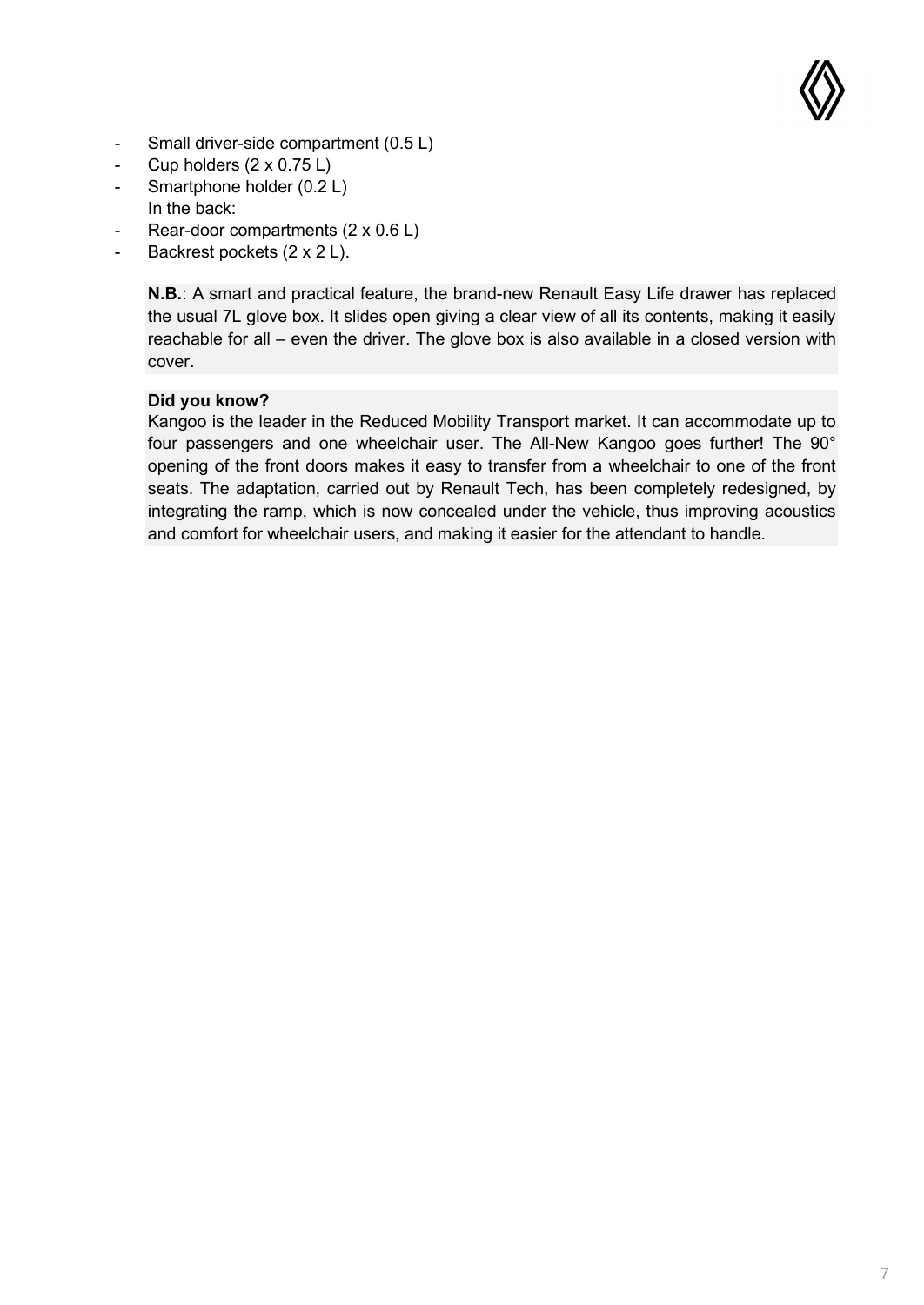

### <span id="page-7-0"></span>**CONNECTIVITY: THE BEST TECH AROUND**

*The All-New Kangoo enhances life on board by keeping people connected to the outside world as they enjoy their trip. It comes fitted with a wireless phone charger and the latest Renault EASY LINK Multimedia system with smartphone replication and connected navigation systems on an 8" display.*

### **Renault EASY LINK 8'' with replication and navigation**

The All-New Kangoo features three multimedia systems:

- <span id="page-7-1"></span>Radio Connect R&Go with DAB FM/AM, Bluetooth, and the R&Go app to access your smart phone features.
- The Renault EASY LINK system comes with either smart phone replication or navigation. The 8" display is built into the dashboard. It features connected services, automatic updates, and is as easy to use and customise as a smart phone. Compatible with Android Auto and Apple CarPlay, Renault EASY LINK can be voice activated to access all multimedia, navigation, and infotainment features, as well as settings for the driver-assistance systems. The driver can make and receive phone calls using either the steering wheel, touch screen, or voice commands, and can listen to and dictate text messages.

**Did you know?** Thanks to the MY Renault app and other connected services, drivers can manage their itinerary, even from outside the vehicle.

#### <span id="page-7-2"></span>**USB ports and 12V sockets within easy reach**

The All-New Kangoo boasts up to five USB ports: two just above the steering wheel, one on the centre console, one on the radio or Renault EASY LINK interface console (depending on the chosen multimedia system), and two on the back of the centre console (depending on the chosen version). There are plenty of 12V sockets to choose from with four sockets strategically located in the front and in the boot.

#### <span id="page-7-3"></span>**Even more technologies on board**

The All-New Kangoo comes with a powerful 15W induction charger with a swivel mount smart phone holder that can be clipped to the right or left of the steering wheel, making it suitable for both left and right-handed drivers.

Another practical piece of tech to round out the offer is the Renault Hands-free card. The vehicle unlocks itself when the key comes within 1m distance from the doors, and locks again when moving away. The key can stay in your pocket or bag the whole time. Once inside, the hands-free card means you can start the motor with a simple push of the Start/Stop button.

The All-New Kangoo will also soon have an electric parking brake with auto-hold function.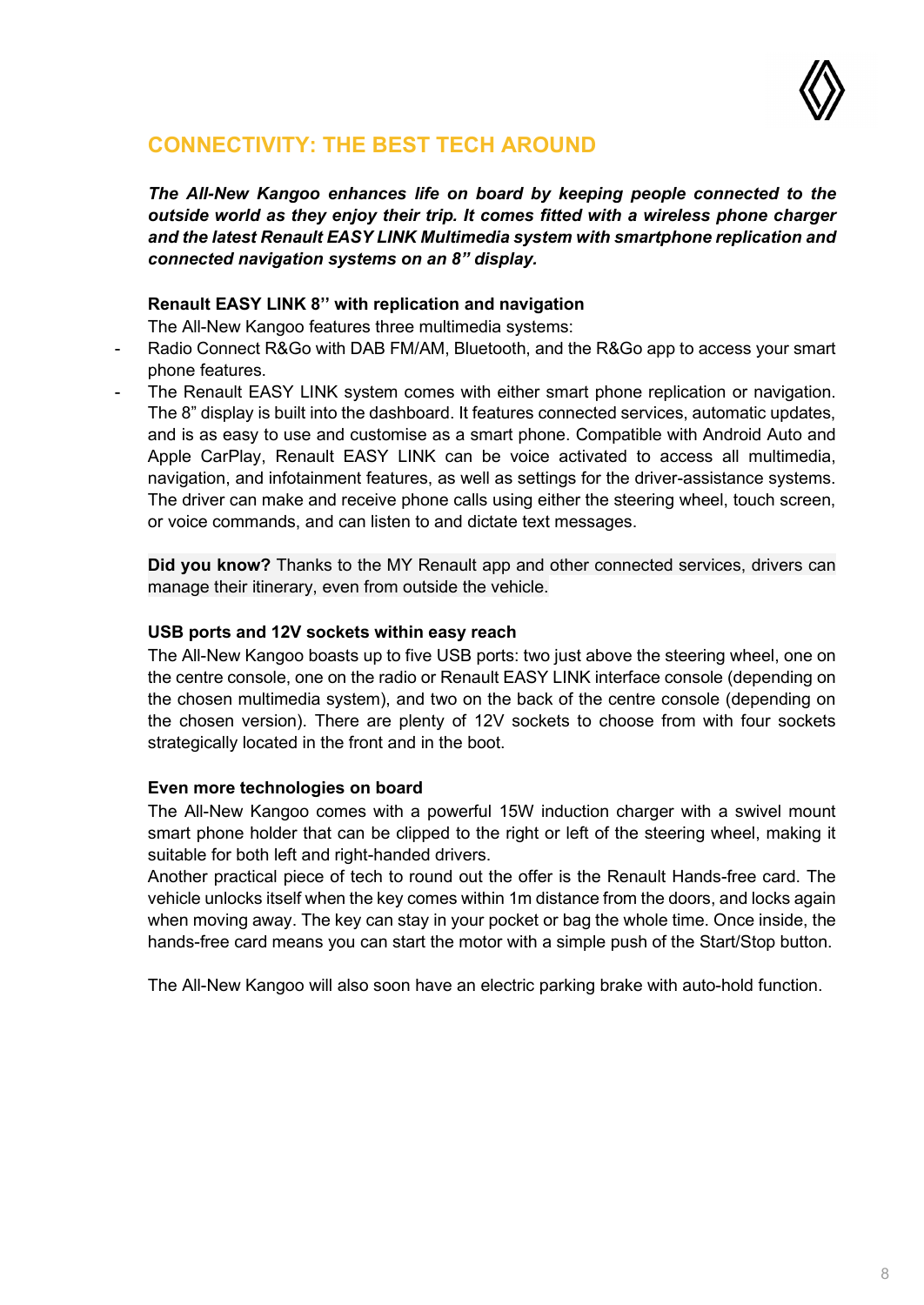

### <span id="page-8-0"></span>**ENHANCED SECURITY AT THE HIGHEST LEVEL IN THE MARKE**

### *The All-New Kangoo is safer to drive and easier to park than ever before with added peace-of-mind thanks to its standard range of fourteen driver-assistance systems.*

#### **For an even more relaxed driving experience**

- <span id="page-8-1"></span>- The *Safe Distance Warning* will use the dash display to inform the driver of the distance to the vehicle in front to keep a safe driving distance between vehicles.
- If the vehicle ahead slows down, the *Safe Distance System* will adjust the car's speed, bringing the vehicle to a complete halt if necessary (e.g., in a traffic jam).
- The *Cruise Control* and *Speed Limiter (*with *Hill-Descent Control)* are used to set/cap the vehicle speed to a speed chosen by the driver using the steering wheel-mounted controls, even when going down a slope.
- *Adaptive Cruise Control with Stop & Go* regulates the vehicle speed and keeps a safe distance with vehicles ahead in the same lane, depending on the chosen speed and safety distance. Vehicles with an automatic gearbox can harness this feature to stop and start the car in traffic jams.
- The *Motorway and Trafic Companion* is available only on vehicles with automatic transmission. It combines the *Adaptive Cruise Control with Stop & Go* and *Lane Keeping Assist*. It keeps a safe distance from vehicles ahead in the same lane according to the chosen speed and safety distance and positions the vehicle in the middle of its lane on both straight and curved roads.

#### **For easier parking**

- <span id="page-8-2"></span>- Active under 10 km/h, the *Front, Rear, and Side Parking Assistant* informs the driver of obstacles in the vehicle's direct vicinity. The visual and audio cue grow stronger as the vehicle approaches obstacles. A solid red light and continues beep when the detected object is less than 30 cm away.
- *Easy Park Assist Hands-Free Parking* system helps park the vehicle by finding a suitable location for the required manoeuvre (reverse, angle, parallel). The system manoeuvres the car, while the driver controls the speed, braking, and forward/reverse direction changes.
- The *Rear Camera* with Wheel Trajectory Markers is also available on the All-New Kangoo. The rear-view camera visual is shown either on the EASY-LINK multimedia display or on the electrochromic rear-view mirror (depending on the chosen set-up).

### **For safer roads for all**

- <span id="page-8-3"></span>- According to the pre-chosen settings, the *Active Lane Keeping Assist* flashes warnings at the driver with visual cues on the instrument panel when a continuous or broken line is crossed (without first using the indicator). The system operates if the speed is between 70 and 180 km/h. The system can apply a correction to the steering and wheel to keep the vehicle in its lane.
- Active between 70 and 180 km/h, *Active Blind Spot Monitoring* provides additional safety to the blind spot warning system. It corrects the vehicle's trajectory to avoid potential sideways collisions with vehicles on either side or arriving in the blind spot.
- *Active Emergency Braking* (cyclists, pedestrians, and vehicles) warns the driver of a potential collision with stationary or moving obstacles, it then increases braking as required or activates the brakes should the driver fail to do so.

Between 7 and 80 km/h, the system detects stationary vehicles, as well as moving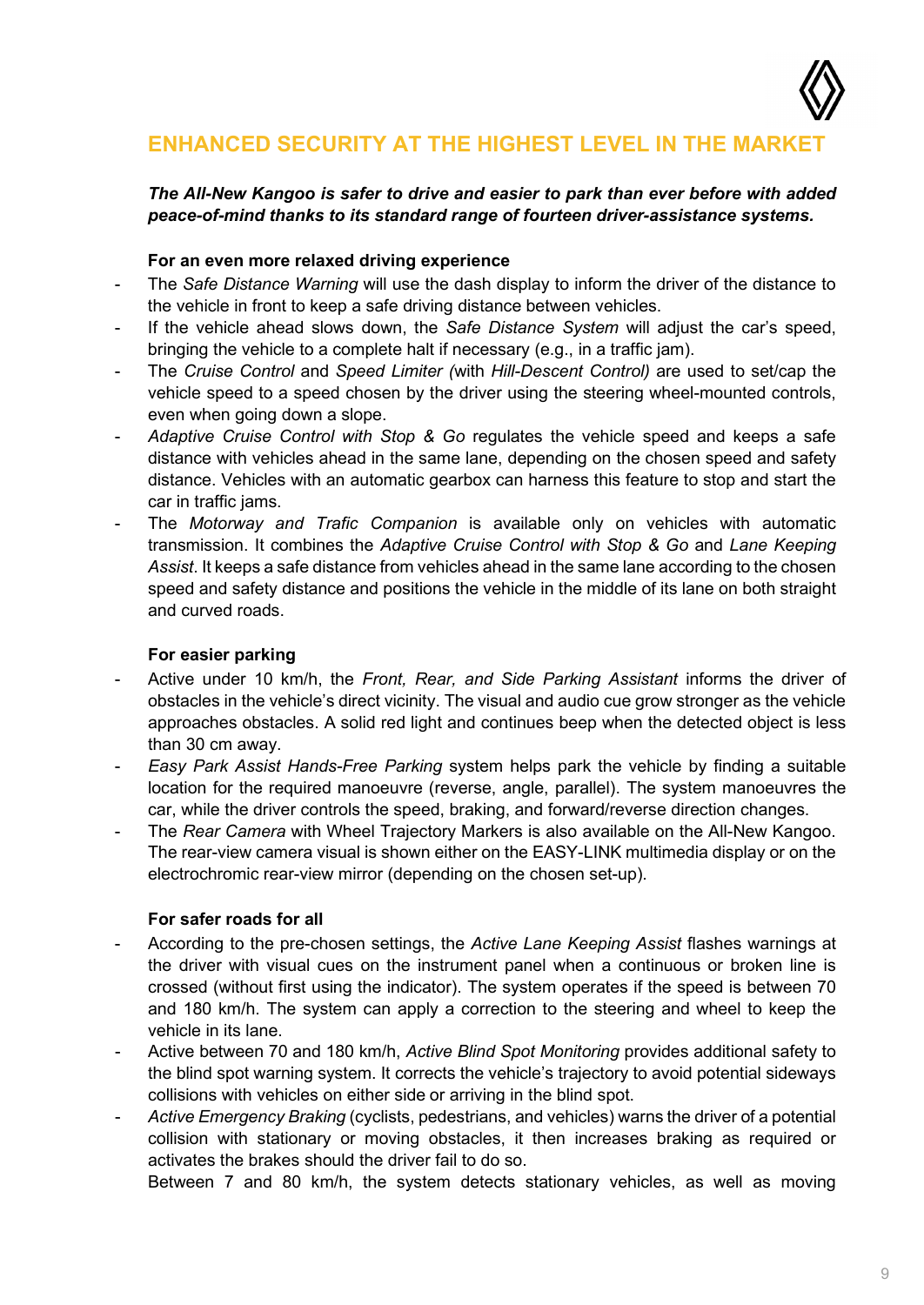

pedestrians and cyclists, both day and night.

- Between 30 and 170 km/h, the system detects moving vehicles and vehicles travelling in the opposite lane when approaching an intersection.
- *Speed Warning with Traffic Sign Recognition* reminds the driver of the current speed limit by displaying the appropriate speed on the instrument panel and warns the driver if the limit is exceeded.
- Active above 60km/h, the *Driver Fatigue Monitoring* warns the driver when it detects the onset of fatigue by emitting a sound and displaying a message on the instrument panel. Fatigue detection is based on an analysis of driver reactions: steering wheel movement, use of indicators or windscreen wipers, driving time without a break.
- The *Trailer Swing Assist* is linked to the ESC (*Electronic Stability Control*) to reduce the swaying movement of a towed trailer (maximum 1,500kg) without limiting the speed and improves handling despite poor driving conditions brought on by side winds or poor-quality road surfaces.
- Active beyond 70km/h, the *Active Side Wind Assist* activates brakes via the ESC to reduce sidewards movements and maintain vehicle trajectory when pushed of course by gusty side winds (this feature will be available later).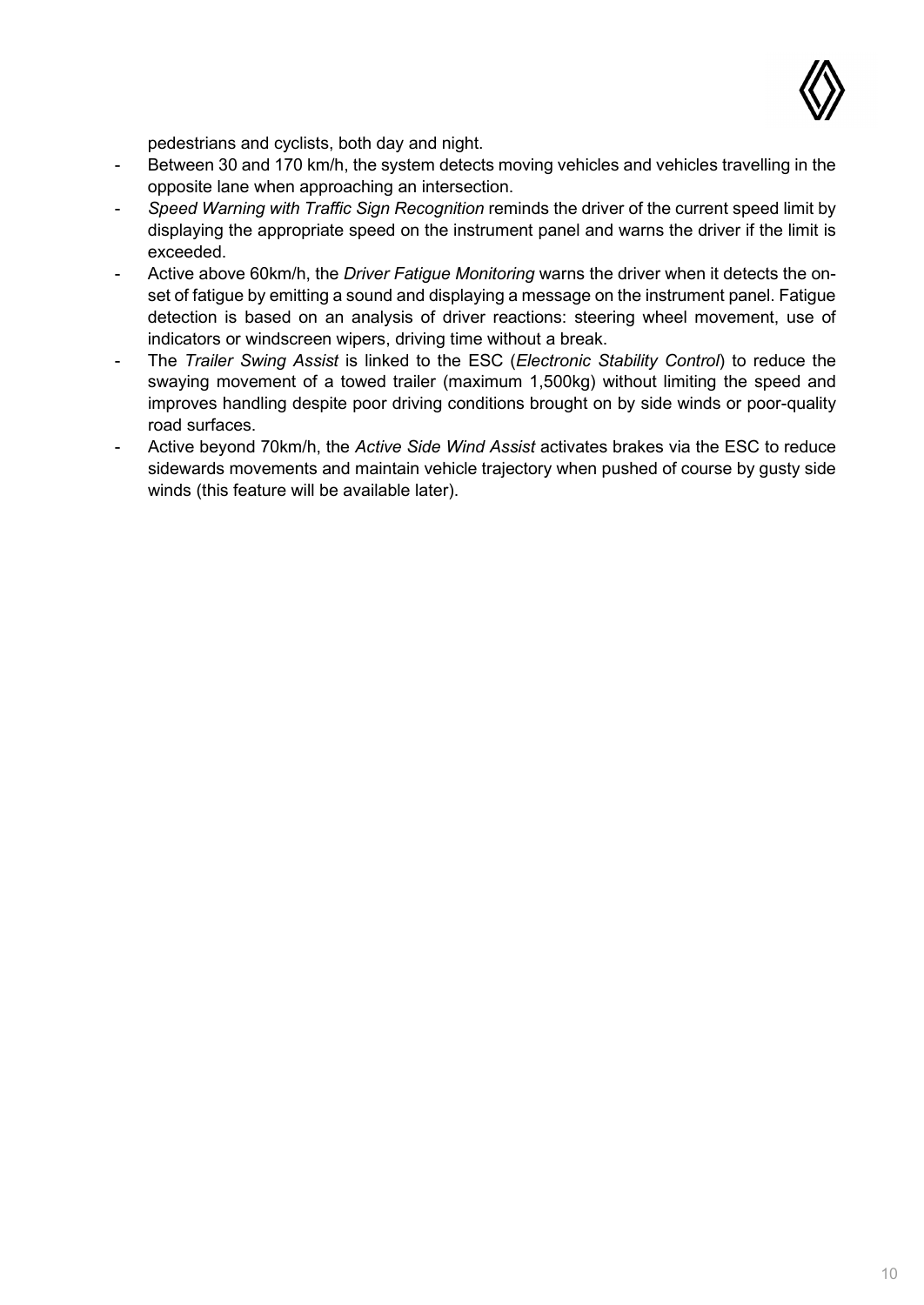

### <span id="page-10-0"></span>**A NEW RANGE OF MOTORS WITH ADDED FUEL EFFICIENCY**

*The full range of motors on the All-New Kangoo are equipped with Renault technology and is compliant with Euro 6D FULL standards. The All-New Kangoo features the 1.3 TCe FAP (100 and 130 HP) petrol engine and the 1.5 Blue dCi (75, 95, and 115 HP) diesel engine with either a 7-speed EDC automatic or 6-speed manual gearbox. The range will include a full-electric model in 2022.*

The All-New Kangoo **petrol motor** is sold with:

- a 1.3 TCe 130 engine and a 6-speed manual or 7-speed EDC automatic transmission
- a 1.3 TCe 100 engine and a 6-speed manual gearbox.

The All-New Kangoo **diesel motor** is sold with:

- 1.5 Blue dCi 115 and 95 engines with either a 7-speed automatic or 6-speed manual gearbox

- 1.5 Blue dCi 75 engine and a 6-speed manual gearbox.

The EDC dual-clutch automatic transmission provides additional comfort and responsiveness by guaranteeing a clean and fast shift between all seven gears.

#### **Better fuel economy and lower CO2 emissions**

The All-New Kangoo comes fitted with an array fuel saving features: latest-generation petrol and diesel motors, a much lighter aluminium bonnet, A-class tyres.

The vehicles' aerodynamic performance has also been enhanced thanks to the flat undercarriage, additional deflectors, and diffusers, etc. The Full LED lamps give it a consumption saving of about 0.04l/100km.

WLTP cycle mixed consumption starts at:

- 5.3L/100km (i.e., 141g CO2/km) for diesel engines
- 6.2L/100km (i.e., 149g CO2/km) for petrol engines.

Moreover, the vehicle's Eco-Mode system can be activated via the dashboard for an additional 12% fuel savings. The "Gear Shift Indication" informs the driver of when it is the best time to shift gears, thereby saving an extra 5% in fuel.

It should be noted that engines require servicing every 30,000 km or every two years, whichever comes first (it varies according to the driver's driving habits).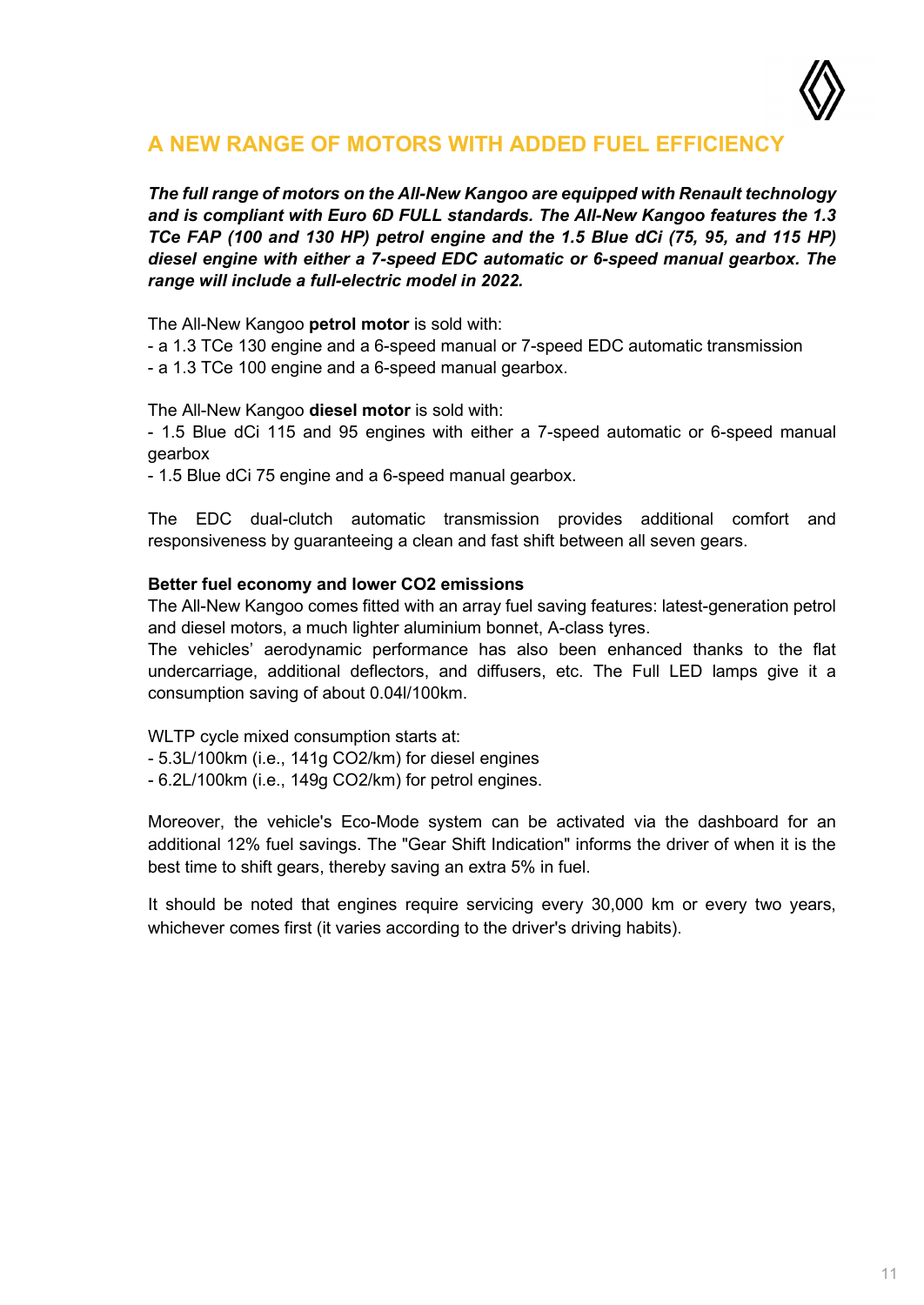

### <span id="page-11-0"></span>**APPENDIX 1 – MANUFACTURING**

#### **The All-New Kangoo Van is produced at the Renault factory in Maubeuge, France.**

The Maubeuge plant is one of Groupe Renault's most efficient, with 6 million vehicles produced since its creation in 1971. It is the primary site for Renault and the Alliance in terms of manufacturing light commercial vehicles and has been the flagship plant for the Kangoo for over 20 years.

€450 million in major transformations have been implemented to adapt the plants processes for the All-New Kangoo (as both LCV and PC) and maintain its performance at the highest level: a new High Speed XXL press line designed for stamping large parts, 630 new sheet metal robots, new application robots and a new paint quality control line, the modernisation of assembly facilities with full-kitting\* parts supply and a new finishing line.

To prepare for the arrival of the New Kangoo Van E-TECH Electric in 2022, a battery assembly workshop has been built close to the plant and the line installation of the battery has already been integrated into the process.

\* The full-kitting method allows the parts to be sorted and transported automatically at the edge of the line using wire-guided trolleys.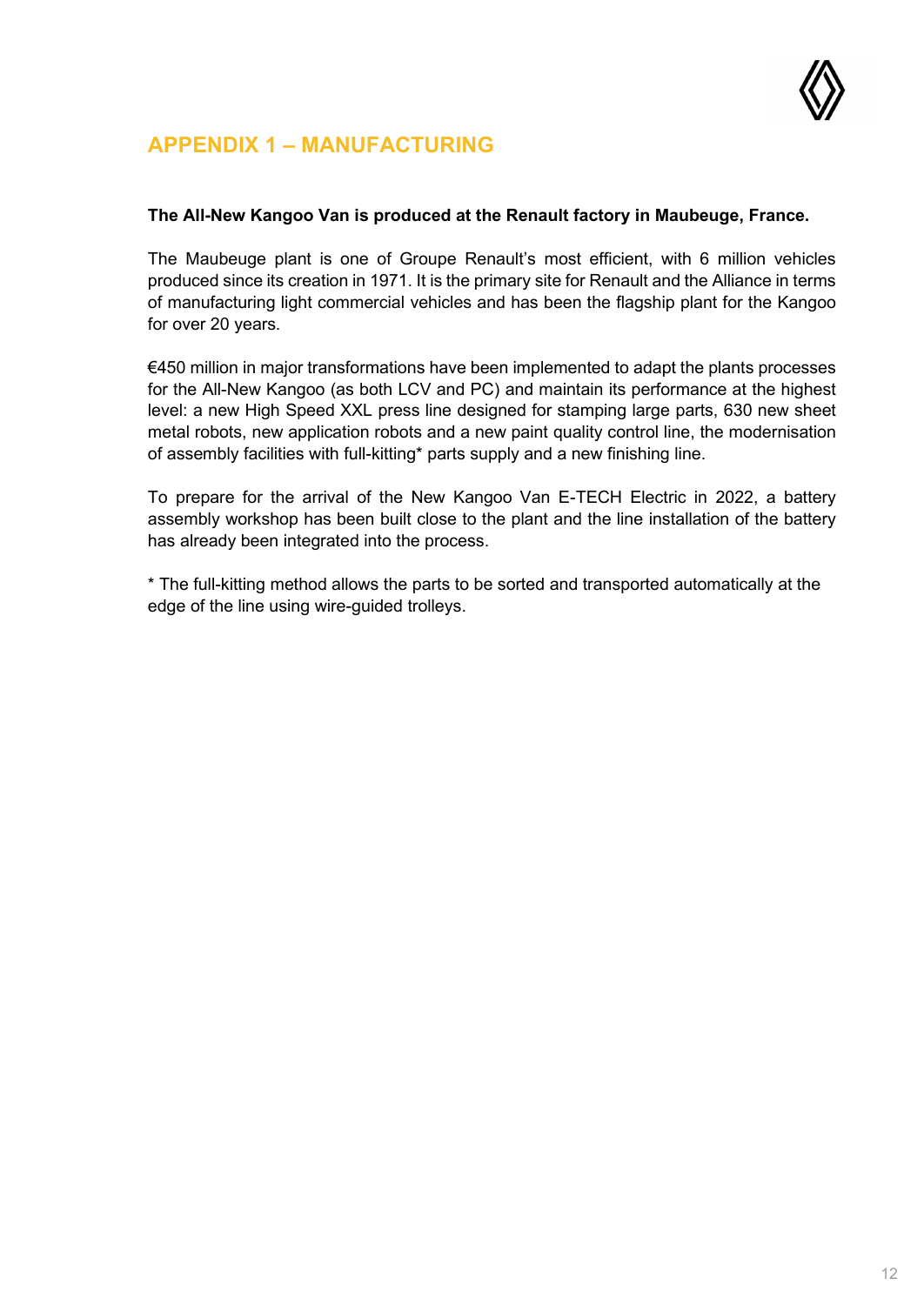

### <span id="page-12-0"></span>**APPENDIX 2 – RENAULT TECH**

*For more than 10 years, Renault Tech has been designing, producing, and marketing vehicle refits for all of Groupe Renault on behalf of private, corporate, and large account customers. In 2020, Renault Tech leveraged its know-how in industrial customisation to custom build almost 270,000 vehicles, in full compliance with Groupe Renault standards. The company is present in six countries with 358 employees in 14 different locations, 12 of which are integrated into Groupe Renault factories.*

For the Renault combispace range, Renault Tech provides a range of features on the All-New Kangoo, such as the bottom side-door protectors, alarm kits, etc.

Thanks to Renault Tech, Renault is the only European automotive manufacturer with more than 30 years of expertise in custom-built vehicles for customers with disabilities. French leader in the field, Renault Tech works from its dedicated factory in Heudebouville (France) to manufacture vehicles that are adapted to every type of disability.

The All-New Kangoo Van can thus fit a person in wheelchair-bound either behind the front seats, next to a passenger, or even in the driver's seat with specially adapted driving mechanics.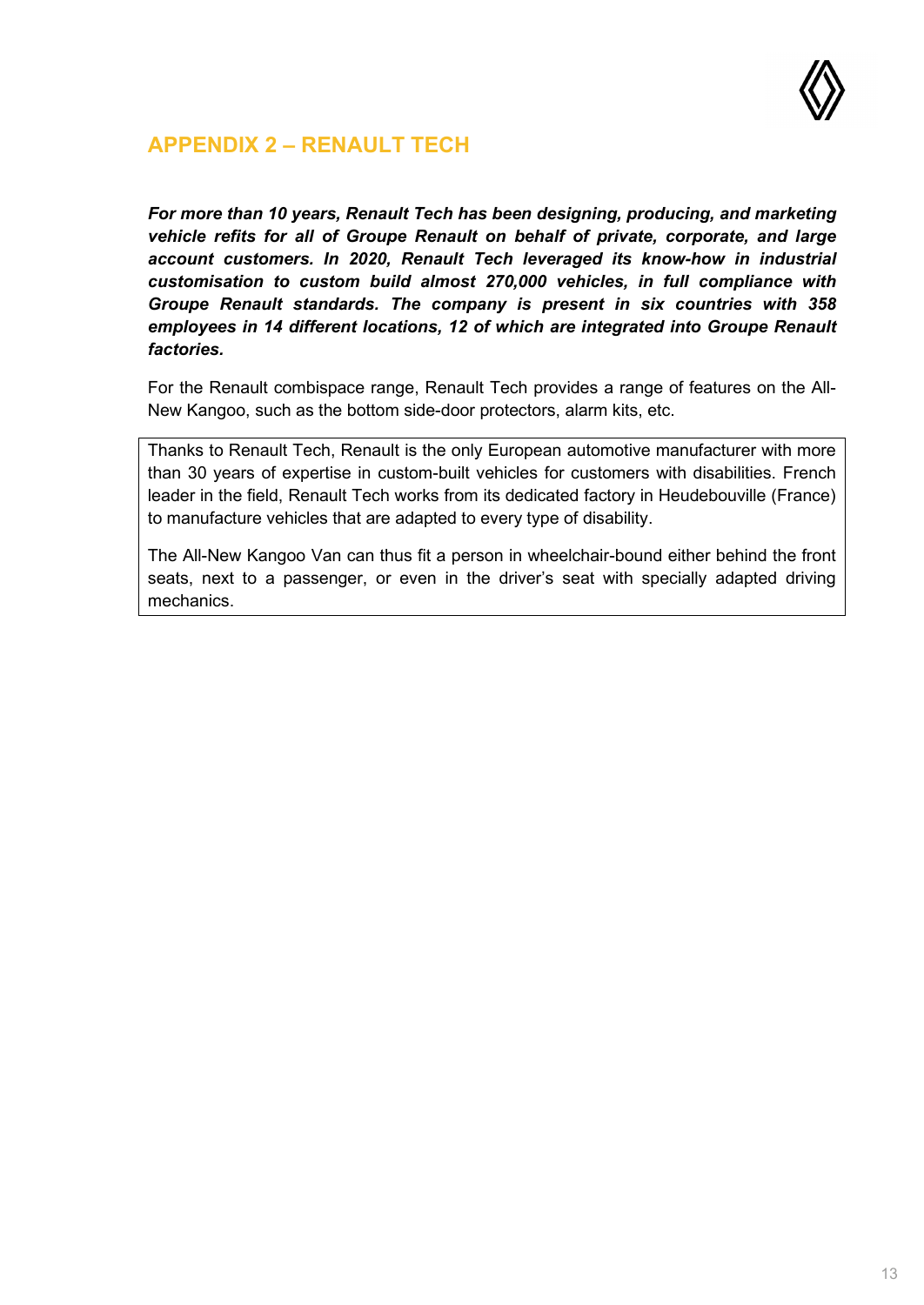### **APPENDIX 3 – DIMENSIONS**

### **The All-New Renault Kangoo**

Dimensions (mm) 1838 1  $14°$  $1064$ 1060 1111 111 53 785–  $-1727$ 594  $164^3$  $-2716 -960 - \leftarrow$  810  $\rightarrow$ 4486 -

<span id="page-13-0"></span>





With roof bars  $^1$ Unladenground clearance<sup>3</sup> Lateral opening width<sup>4</sup> Loading length with rear seat and passenger seat folded down<sup>5</sup>

Loading length with rear bench seat folded down<sup>5</sup> Loading length behind rear seat<sup>6</sup> Value at 100 mm from sillbar<sup>7</sup>